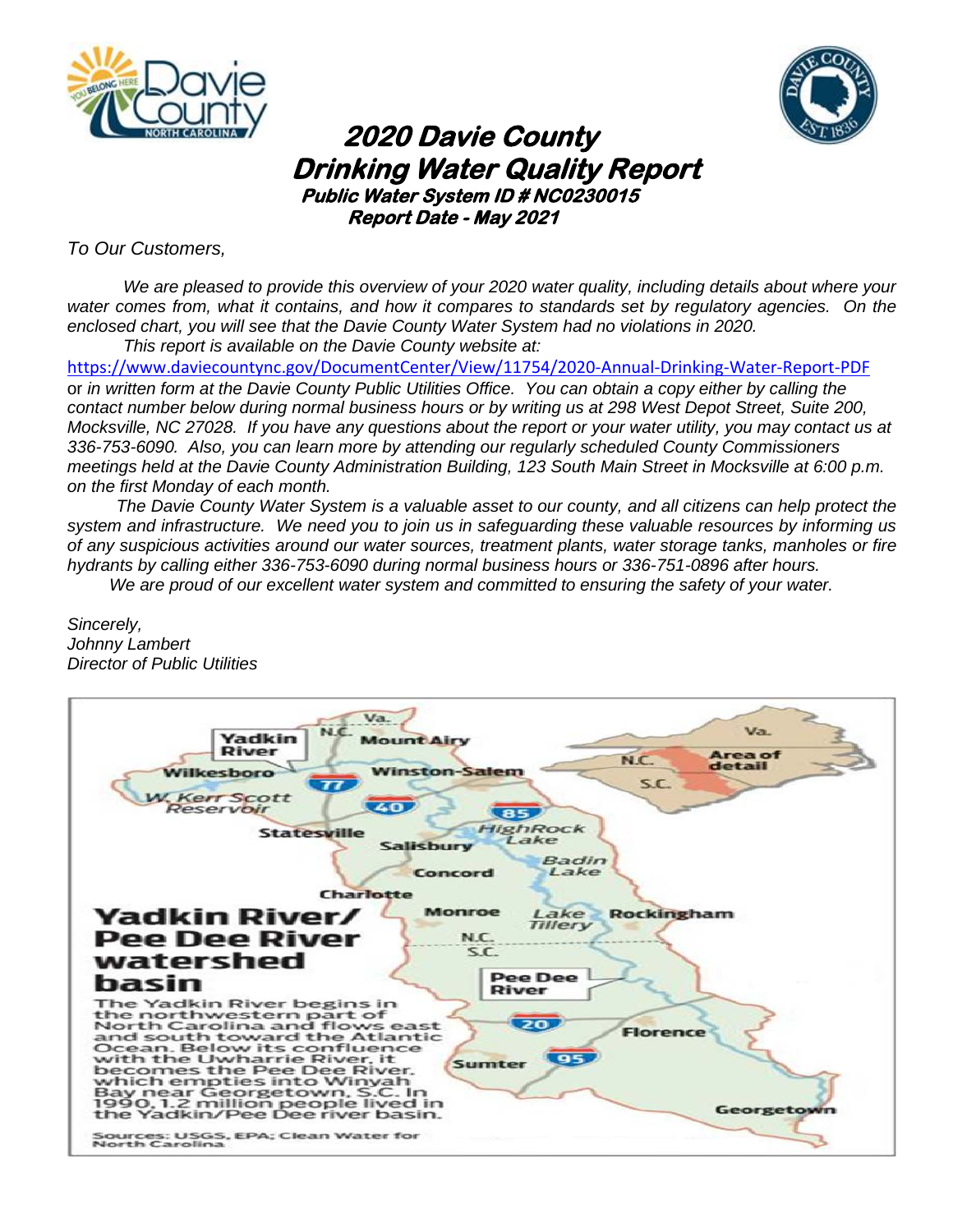| <b>REGULATED CONTAMINANTS</b>                                                                                                                                                                                                                                                                                                                                                                     |                  |                                                                          |                                                     |                 |             |                          |            |                                                                                                                                                            |  |  |  |
|---------------------------------------------------------------------------------------------------------------------------------------------------------------------------------------------------------------------------------------------------------------------------------------------------------------------------------------------------------------------------------------------------|------------------|--------------------------------------------------------------------------|-----------------------------------------------------|-----------------|-------------|--------------------------|------------|------------------------------------------------------------------------------------------------------------------------------------------------------------|--|--|--|
| Disinfection Byproduct Precursors and Turbidity 2020                                                                                                                                                                                                                                                                                                                                              |                  |                                                                          |                                                     |                 |             |                          |            |                                                                                                                                                            |  |  |  |
| Contaminant                                                                                                                                                                                                                                                                                                                                                                                       | Violation<br>Y/N | Your<br>Water                                                            |                                                     | <b>MCLG</b>     |             | <b>MCL</b>               |            | <b>Likely Source of Contamination</b>                                                                                                                      |  |  |  |
| <b>Total Organic</b>                                                                                                                                                                                                                                                                                                                                                                              | $\boldsymbol{N}$ | $0.95AV-C$                                                               |                                                     | N/A             |             | T T                      |            | Naturally present in the                                                                                                                                   |  |  |  |
| Carbon [TOC]                                                                                                                                                                                                                                                                                                                                                                                      |                  | $0.0 - 1.38 R - C$                                                       |                                                     |                 |             |                          |            | environment                                                                                                                                                |  |  |  |
| Removal Ratio -                                                                                                                                                                                                                                                                                                                                                                                   |                  | $0.84AV-S$                                                               |                                                     |                 |             |                          |            |                                                                                                                                                            |  |  |  |
| Treated Water*                                                                                                                                                                                                                                                                                                                                                                                    |                  | $0 - 1.24 R - S$                                                         |                                                     |                 |             |                          |            |                                                                                                                                                            |  |  |  |
| * The Cooleemee and Sparks Road Water Plants both had acceptable removal of TOC (Disinfection By-Product Precursors). Depending on the Total<br>Organic Carbon in our source water, the water system must have a certain percent removal of TOC or must meet alternative compliance criteria.                                                                                                     |                  |                                                                          |                                                     |                 |             |                          |            |                                                                                                                                                            |  |  |  |
| Turbidity (NTU)*                                                                                                                                                                                                                                                                                                                                                                                  | N                | $0.042 - C**$<br>$0.171 - S^{***}$<br>$99.9\% - C***$<br>$99.8\% - S***$ |                                                     | N/A             |             | $TT \leq 0.30$           |            | Soil runoff                                                                                                                                                |  |  |  |
|                                                                                                                                                                                                                                                                                                                                                                                                   |                  |                                                                          |                                                     |                 |             |                          |            |                                                                                                                                                            |  |  |  |
|                                                                                                                                                                                                                                                                                                                                                                                                   |                  |                                                                          |                                                     |                 | $TT =$      |                          |            |                                                                                                                                                            |  |  |  |
|                                                                                                                                                                                                                                                                                                                                                                                                   |                  |                                                                          |                                                     |                 |             | % Samples<br>$\leq 0.15$ |            |                                                                                                                                                            |  |  |  |
|                                                                                                                                                                                                                                                                                                                                                                                                   |                  |                                                                          |                                                     |                 |             |                          |            |                                                                                                                                                            |  |  |  |
| *Turbidity is a measure of cloudiness of the water. We monitor it because it is a good indicator of the effectiveness of our filtration system.<br>**These measurements were the highest single measurements detected in 2019at the Cooleemee and Sparks Road Water Plants.<br>***The Turbidity Rule requires that 95% or more of all the monthly samples must be less than or equal to 0.15 NTU. |                  |                                                                          |                                                     |                 |             |                          |            |                                                                                                                                                            |  |  |  |
| Disinfection and Disinfection Byproduct Contaminants 2020                                                                                                                                                                                                                                                                                                                                         |                  |                                                                          |                                                     |                 |             |                          |            |                                                                                                                                                            |  |  |  |
| Contaminant                                                                                                                                                                                                                                                                                                                                                                                       | Violation<br>Y/N | Your<br>Water                                                            |                                                     | <b>MCLG</b>     |             | <b>MCL</b>               |            | <b>Likely Source of Contamination</b>                                                                                                                      |  |  |  |
| Chlorine (ppm)                                                                                                                                                                                                                                                                                                                                                                                    | $\boldsymbol{N}$ | $1.85$ AV - D                                                            |                                                     | $MRDLG = 4$     |             | $MRDL = 4$               |            | Water additive used to control                                                                                                                             |  |  |  |
| (Tested monthly)                                                                                                                                                                                                                                                                                                                                                                                  |                  | $0.87 - 2.89 R - D$                                                      |                                                     |                 |             |                          |            | microbes                                                                                                                                                   |  |  |  |
| <b>Total Haloacetic</b>                                                                                                                                                                                                                                                                                                                                                                           | $\boldsymbol{N}$ | $22.4$ LRAA - D                                                          |                                                     | N/A             |             | 60                       |            | By-product of drinking water                                                                                                                               |  |  |  |
| Acids [HAA5] (ppb)                                                                                                                                                                                                                                                                                                                                                                                |                  |                                                                          | $8.0 - 42.0 R - D$                                  |                 |             |                          |            | chlorination                                                                                                                                               |  |  |  |
| (Quarterly)                                                                                                                                                                                                                                                                                                                                                                                       |                  |                                                                          |                                                     |                 |             |                          |            |                                                                                                                                                            |  |  |  |
| <b>Total Trihalomethanes</b>                                                                                                                                                                                                                                                                                                                                                                      | $\boldsymbol{N}$ | $31.7$ LRAA $-D$                                                         |                                                     |                 | N/A         | 80                       |            | By-product of drinking water                                                                                                                               |  |  |  |
| [TTHM] (ppb)                                                                                                                                                                                                                                                                                                                                                                                      |                  |                                                                          | $14.0 - 63.0 R - D$                                 |                 |             |                          |            | chlorination                                                                                                                                               |  |  |  |
| (Quarterly)                                                                                                                                                                                                                                                                                                                                                                                       |                  |                                                                          |                                                     |                 |             |                          |            |                                                                                                                                                            |  |  |  |
| Synthetic Organic Contaminants 2020                                                                                                                                                                                                                                                                                                                                                               |                  |                                                                          |                                                     |                 |             |                          |            |                                                                                                                                                            |  |  |  |
| Contaminant                                                                                                                                                                                                                                                                                                                                                                                       | Violation        |                                                                          | Your                                                |                 | <b>MCLG</b> |                          | <b>MCL</b> | Likely Source of Contamination                                                                                                                             |  |  |  |
|                                                                                                                                                                                                                                                                                                                                                                                                   | Y/N              |                                                                          | Water                                               |                 |             |                          |            |                                                                                                                                                            |  |  |  |
|                                                                                                                                                                                                                                                                                                                                                                                                   | $\boldsymbol{N}$ |                                                                          | Not Detected                                        |                 |             | 4.0                      |            | Runoff from herbicide used on                                                                                                                              |  |  |  |
| Simazine (ppm)                                                                                                                                                                                                                                                                                                                                                                                    | 4.0<br>row crops |                                                                          |                                                     |                 |             |                          |            |                                                                                                                                                            |  |  |  |
|                                                                                                                                                                                                                                                                                                                                                                                                   |                  |                                                                          | Inorganic Contaminants 2020 or Most Recent Analysis |                 |             |                          |            |                                                                                                                                                            |  |  |  |
| C <i>ontaminant</i>                                                                                                                                                                                                                                                                                                                                                                               | Violation<br>Y/N |                                                                          | Your<br>Water                                       |                 | <b>MCLG</b> |                          | <b>MCL</b> | Likely Source of Contamination                                                                                                                             |  |  |  |
| Fluoride (ppm)                                                                                                                                                                                                                                                                                                                                                                                    | $\boldsymbol{N}$ | $0.55 - C$                                                               |                                                     | 4               |             | $\overline{4}$           |            | Erosion of natural deposits; from                                                                                                                          |  |  |  |
| (Tested 1/22/2016)                                                                                                                                                                                                                                                                                                                                                                                |                  |                                                                          | $0.55 - S$                                          |                 |             |                          |            | fertilizer & aluminum factories water                                                                                                                      |  |  |  |
|                                                                                                                                                                                                                                                                                                                                                                                                   |                  |                                                                          |                                                     |                 |             |                          |            | additive to promote strong teeth;                                                                                                                          |  |  |  |
| Nitrate (ppm) (as                                                                                                                                                                                                                                                                                                                                                                                 | $\boldsymbol{N}$ | Not Detected $-C$                                                        |                                                     | 10 <sup>°</sup> |             | 10 <sup>°</sup>          |            | Runoff from fertilizer use;                                                                                                                                |  |  |  |
| Nitrogen)                                                                                                                                                                                                                                                                                                                                                                                         |                  | Not Detected $-S$                                                        |                                                     |                 |             |                          |            | leaching from septic tanks,                                                                                                                                |  |  |  |
| (2/2/2016)                                                                                                                                                                                                                                                                                                                                                                                        |                  |                                                                          |                                                     |                 |             |                          |            | sewage; erosion of natural                                                                                                                                 |  |  |  |
|                                                                                                                                                                                                                                                                                                                                                                                                   |                  |                                                                          |                                                     |                 |             |                          |            | deposits                                                                                                                                                   |  |  |  |
| Copper (ppm)* -                                                                                                                                                                                                                                                                                                                                                                                   | $\boldsymbol{N}$ | $0.12 - D$                                                               |                                                     | 1.3             |             | $AL = 1.3$               |            | Corrosion of household                                                                                                                                     |  |  |  |
| 90 <sup>th</sup> percentile                                                                                                                                                                                                                                                                                                                                                                       |                  |                                                                          |                                                     |                 |             | or                       |            | plumbing systems; erosion of                                                                                                                               |  |  |  |
| (Tested from                                                                                                                                                                                                                                                                                                                                                                                      |                  |                                                                          |                                                     |                 |             | TT                       |            | natural deposits; leaching from                                                                                                                            |  |  |  |
| 9/4/2018 - 9/18/2018)                                                                                                                                                                                                                                                                                                                                                                             |                  |                                                                          |                                                     |                 |             |                          |            | wood preservatives                                                                                                                                         |  |  |  |
| Lead (ppb) $*$ - 90 <sup>th</sup>                                                                                                                                                                                                                                                                                                                                                                 | $\boldsymbol{N}$ | $< 2.5 - D$                                                              |                                                     | $\cal O$        |             | $AL = 15$                |            | Corrosion of household                                                                                                                                     |  |  |  |
| percentile (Tested                                                                                                                                                                                                                                                                                                                                                                                |                  |                                                                          |                                                     |                 |             | or                       |            | plumbing systems; erosion of                                                                                                                               |  |  |  |
| 9/4/2018 - 9/18/2018)                                                                                                                                                                                                                                                                                                                                                                             |                  |                                                                          |                                                     |                 |             | TΤ                       |            | natural deposits                                                                                                                                           |  |  |  |
| Limits for Copper or Lead during this testing period.                                                                                                                                                                                                                                                                                                                                             |                  |                                                                          |                                                     |                 |             |                          |            | *The levels detected are the 90 <sup>th</sup> percentile value of all samples taken. None of the water samples from the tested homes were above the Action |  |  |  |

Limits for Copper or Lead during this testing period.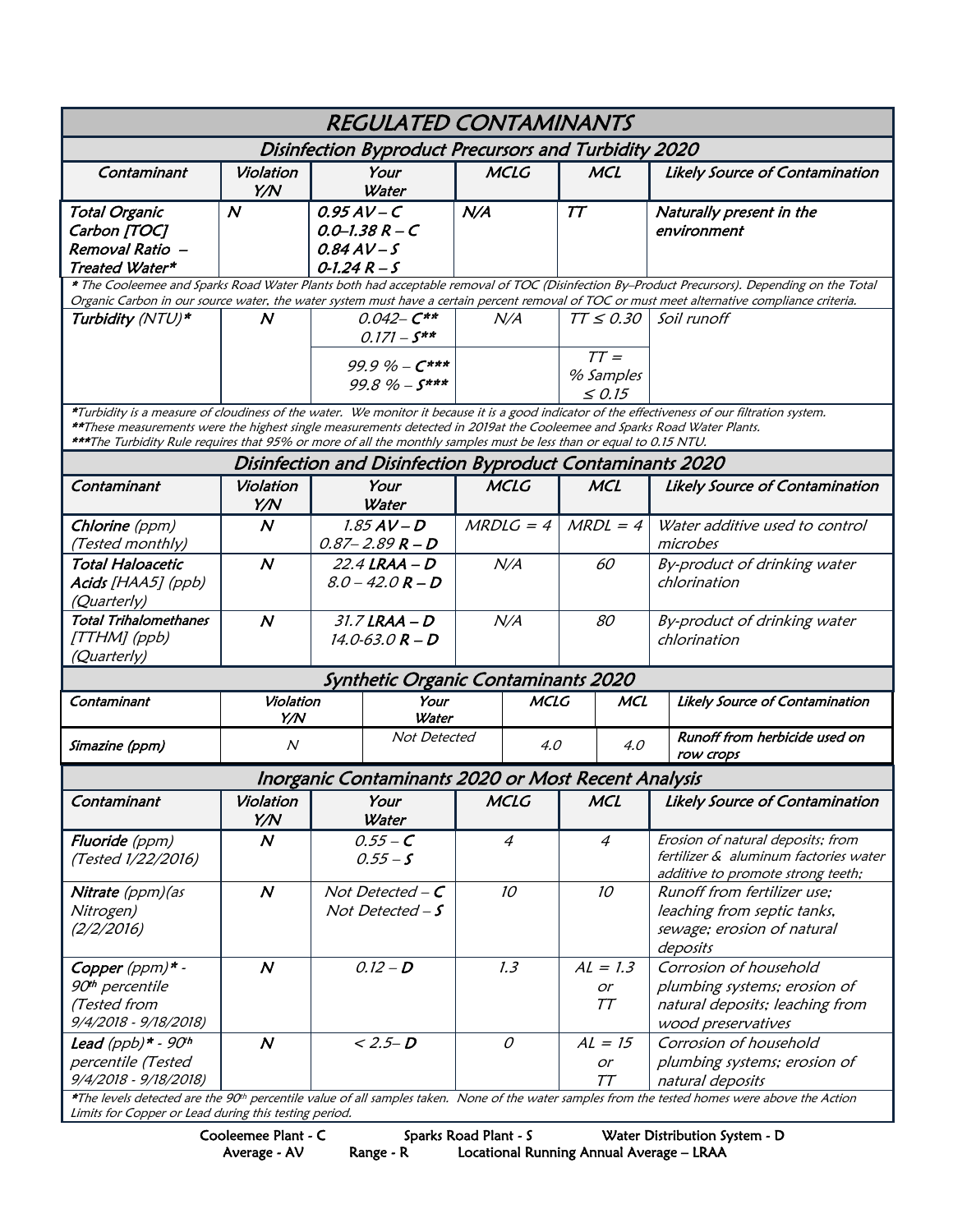#### *About Drinking Water*

Sources of drinking water (both tap water and bottled water) include rivers, lakes, streams, ponds, reservoirs, springs, and wells. As water travels over the land or through the ground, it dissolves naturally-occurring minerals and possibly radioactive materials. It can also pick up microbial contaminants, such as viruses and bacteria from the presence of animals or human activity. Inorganic contaminants, such as salts and metals, can be naturally-occurring or result from urban storm water runoff or from human activities such as farming. Pesticides and herbicides come from a variety of sources such as agriculture, urban storm water runoff, and residential uses. Organic chemical contaminants, including synthetic and volatile organic chemicals, are by-products of industrial processes and petroleum production. Radioactive contaminants are naturally-occurring or the result of oil and gas production and mining activities.

To ensure that your tap water is safe to drink, the Environmental Protection Agency (EPA) prescribes regulations, which limit the amount of certain contaminants in water provided by public water systems. Food and Drug Administration (FDA) regulations establish limits for contaminants in bottled water, which must provide the same protection for public health.

#### *About Your Water*

Drinking water, including bottled water, may reasonably be expected to contain at least small amounts of some contaminants. The presence of contaminants does not necessarily indicate that water poses a health risk. More information about contaminants and potential health effects can be obtained by calling the Environmental Protection Agency's Safe Drinking Water Hotline (800-426-4791).

All of our water originates as surface water in the Yadkin/Pee Dee River Basin. Davie County operates two water treatment plants, one on Sparks Road that processes water from the Yadkin River, and another in Cooleemee that treats water from the South Yadkin River. The Davie County Water System serves a population of approximately 25,200 people. The purpose of the water treatment process is to remove harmful contaminants, such as chemicals or bacteria, which may exist in the raw water supply. We test the water daily to ensure it is safe when it reaches our customers.

We have learned through our monitoring and testing that some constituents have been detected. To comply with the Federal and State regulations, the Davie County Water System routinely monitors for over 150 contaminants. The table lists the Regulated Contaminants our monitoring detected during the period of January 1st to December 31st, 2020 and the most recent results of detected contaminants not due to be tested in 2020

In the table, there are many terms and abbreviations you might not recognize. To help you understand these terms, we've provided definitions on the next page.

#### *Important Health Information*

No lead was detected in the samples we tested in 2018. If present, elevated levels of lead can cause serious health problems, especially for pregnant women and young children. Lead in drinking water is primarily from materials and components associated with service lines and home plumbing. The Davie County Water System is responsible for providing high quality drinking water, but cannot control the variety of materials used in plumbing components. When your water has been sitting for several hours, you can minimize the potential for lead exposure by flushing your tap for 30 seconds to 2 minutes before using water for drinking or cooking. If you are concerned about lead in your water, you may wish to have your water tested. Information on lead in drinking water, testing methods, and steps you can take to minimize exposure is available from the Safe Drinking Water Hotline or at www.epa.gov/safewater/lead.

Cryptosporidium is a microbial parasite found in surface waters throughout the U.S. Cryptosporidium must be ingested for it to cause disease and can be contracted in other ways than by drinking water. Symptoms of infection include nausea, diarrhea, and abdominal cramps. Immuno–compromised individuals can seek additional guidance at <http://www.epa.gov/safewater/consumer/pdf/crypto.pdf> and are encouraged to consult their doctor regarding appropriate precautions to prevent waterborne infection.

Some people may be more vulnerable to contaminants in drinking water than the general population. Immunocompromised persons such as persons with cancer undergoing chemotherapy, persons who have undergone organ transplants, people with HIV/AIDS or other immune system disorders, some elderly, and infants can be particularly at risk from infections. These people should seek advice about drinking water from their health care providers. EPA/CDC guidelines on appropriate means to lessen the risk of infection by Cryptosporidium and other microbial contaminants are available from the Safe Drinking Water Hotline (800-426-4791).